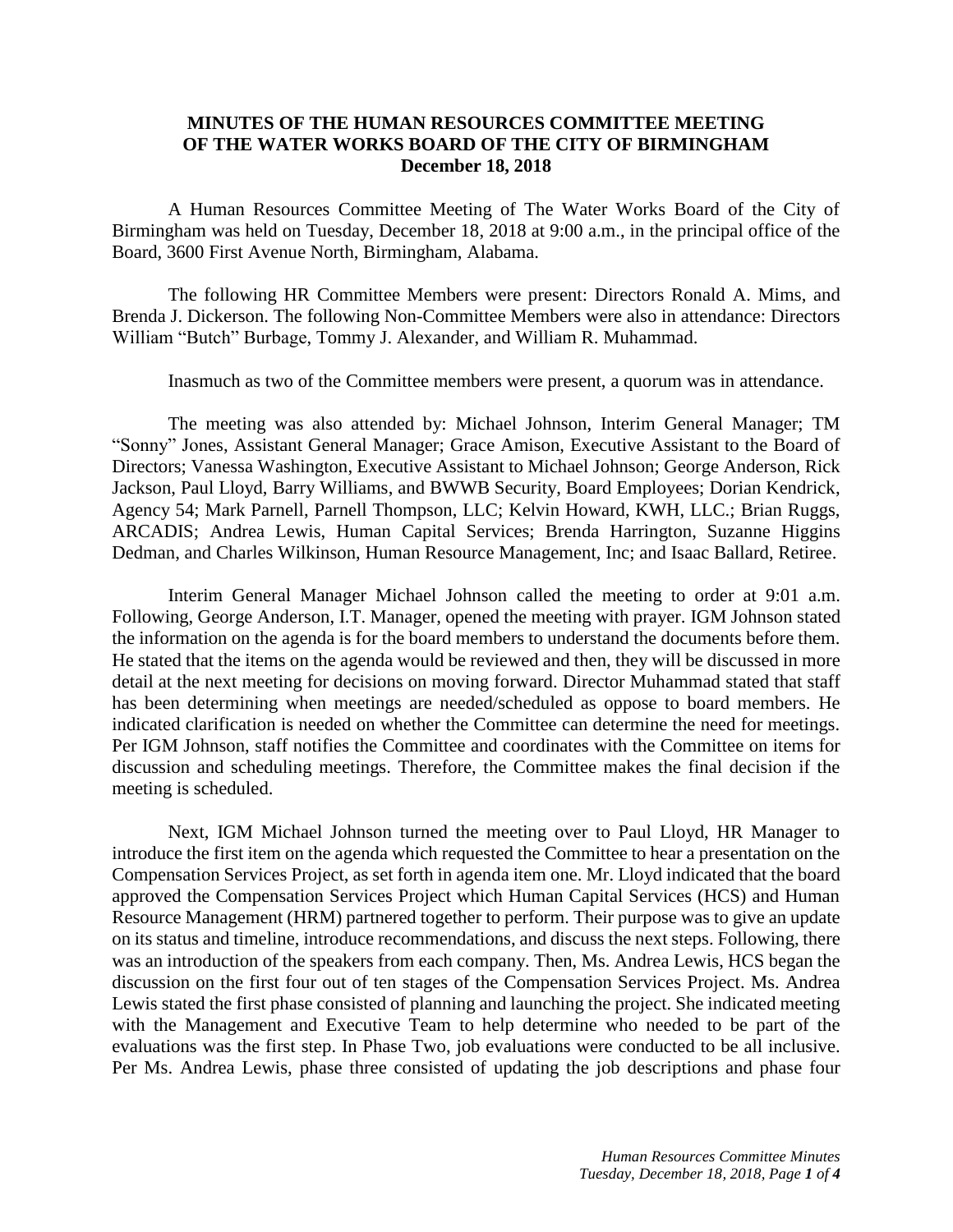consisted of the FLSA exemption status evaluation for finalizing and reclassifying positions. Then, Ms. Andrea Lewis concluded her presentation.

Following, Suzanne Dedman, HRM, presented information on phases five through nine. Ms. Deadman gave an overview on the market pay study, the various surveys used and considerations such as industry, organization size, and geography. She stated that to account for organizations in different geographies, they scaled the information from those organizations to Birmingham whenever a 5% difference in the cost of labor was identified. Next, Ms. Dedman reviewed internal and external equity overlap within BWWB's exempt and non-exempt positions. She indicated that the overlapping creates issues between supervisory and lower level jobs. Then, she discussed the market index and market practices. Director Clark entered the meeting at 9:42 a.m. Per Ms. Dedman, COLA and merit is not a prevalent market practice. Brenda Harrington, HRM, interjected to explain that they recommend a top of range lump sum merit payment. Director Lewis entered the meeting at 9:46 a.m. Ms. Harrington stated that a merit is a performance-based adjustment, therefore, the higher the performance, the higher the percentage. Following, Director Muhammad asked whether any disparity study had ever been performed for fairness to women and people of color. Paul Lloyd answered no. Then, there was discussion on BWWB's step plan and the merit system. Director Lewis expressed her concerns on performance review evaluations for rating employees and her view on performance-based raises. Following, Ms. Dedman discussed the proposed new pay structure. She indicated that the compa-ratio for BWWB for the new proposed pay structure is 104%. Dr. Dickerson inquired whether longevity pay was included and stated that 104% is inaccurate. Ms. Dedman stated the comparison is for base salary which is accurate. However, per Mr. Harrington, there is the base pay and total cash comp. The longevity is built in total cash comp, which HRM has not reached that point in the project yet. She explained that total compensation will consist of the incentives (longevity, merit, and COLA). Director Burbage asked about a break point between non-exempt and exempt employees. Next, Director Clark stated that longevity and overtime needs to be factored in to see BWWB in comparison to the market. Chairman Alexander left the meeting at 10:18 a.m. Per Mr. Lloyd, total cash compensation does not include overtime. Director Clark stated that they would like to see what is happening with BWWB's overtime. Chairman Alexander returned at 10:21 a.m. Following, Director Lewis clarified that HCS and HRM were not being asked for the overtime of other companies nor to compare overtime to other companies. Per Director Muhammad, BWWB's information needs to come from Paul Lloyd, which Director Burbage agreed. BWWB's overtime cannot be compared to the Salary Survey nor the base information from HCS and HRM. Dr. Dickerson stated she does not want to compare the overtime information. The purpose is to see BWWB's actuals. Next, Director Burbage pointed out that there is no step plan in the recommended new pay structure. Some of the board members expressed concern with BWWB being compared to the City of Birmingham salaries and other city salaries, instead of water systems in the survey. Ms. Harrington stated that some jobs are not water specific only. Director Lewis stated she wants to see the numbers comparing BWWB to water systems only. Then, Mr. Wilkinson explained that adjustments were made for geographical differences. Ms. Dedman continued the presentation. Following, Dr. Dickerson inquired as the time frame for receiving requested information on overtime, longevity pay, and COLA from Mr. Lloyd. Mr. Lloyd stated he would provide the information by the end of the week. Dr. Muhammad expressed concerns with Internal Equity issues. Following, Ms. Dedman explained that the next steps of the Compensation Services Project are to finalize salary recommendations, evaluate and make recommendations for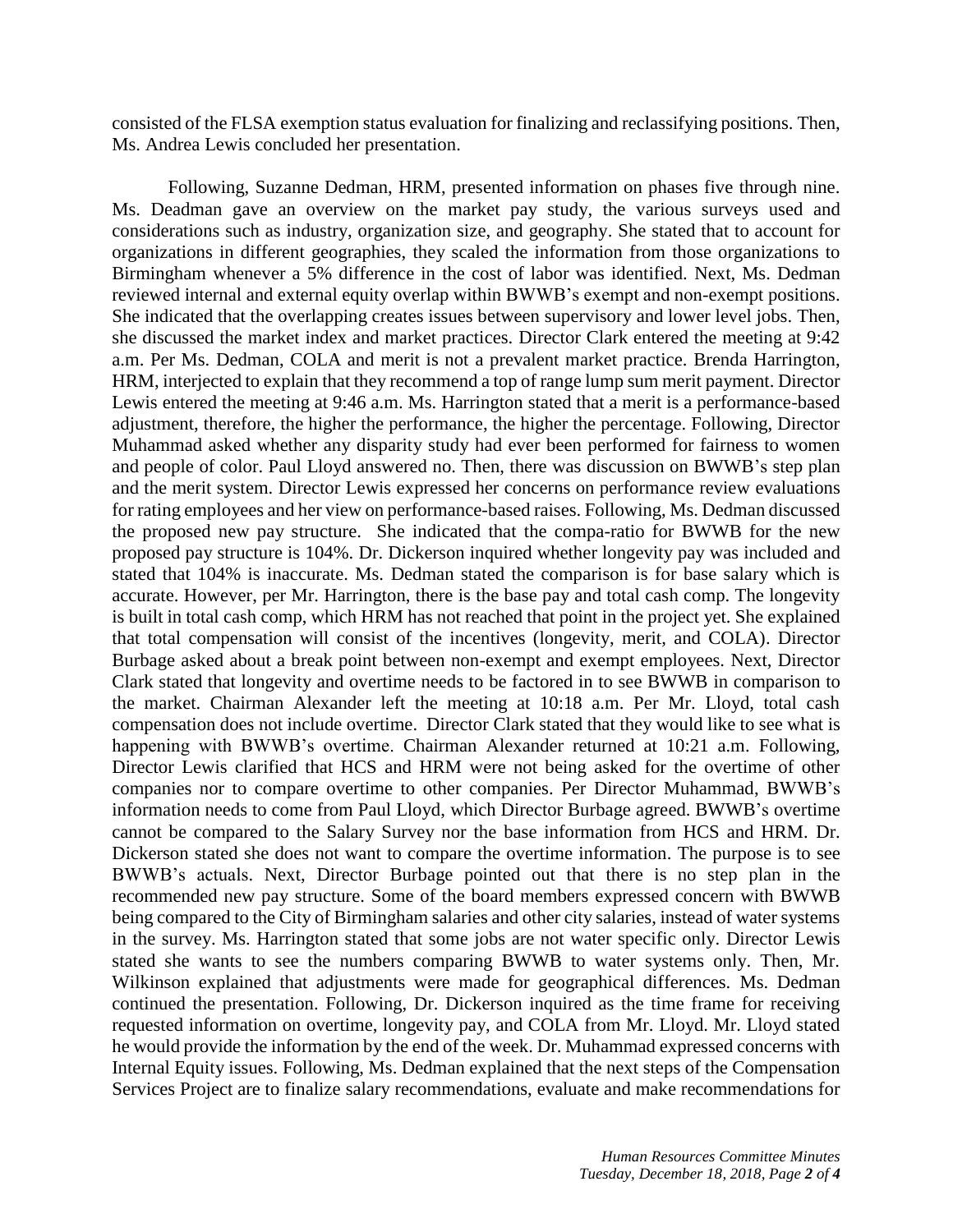incentive programs, and complete addendums for the recommended 2019 Salary Administration Plan (Phase 9). After asking for questions, Ms. Dedman concluded her presentation. IGM Johnson stated HRM would return in the month of January 2019 to present additional information at a HR Committee Meeting.

Next, Mr. Lloyd presented information for the second item on the agenda, which requested the Committee to hear an update on the Pension Review Project, as set forth in agenda item two. He gave an overview on the Pension Plan. Mr. Lloyd discussed working with Ultimate Software to review pension deductions for employees going back to 2008. Per Mr. Lloyd, the following was determined: (1) Employees that had too much deducted for the Employee Pension Contribution would be owed a refund (2) Employees that did not have enough employee pension contributions deducted would owe BWWB and (3) 70 employees (current and former) need further review due to having multiple rehire dates in the system. He stated that staff has been working with the benefits attorney, Bill Bryant, regarding the first group because interest must be paid on the excess pension contributions that BWWB has deducted and is required to pay back. Director Clark asked how BWWB reached this situation and ways of preventing these issues in the future. Director Burbage stated this is a coding issue involving the Ultimate Software and that the Ultimate staff are responsible for managing the codes. He explained that BWWB personnel has little activity on changing the codes in the system because Ultimate is a proprietary software. Director Clark stated she would like to discuss the hire and rehire employees' pension situation. After much discussion on the Ultimate Software and pension, the presentation was concluded.

Next, Barry Williams presented information on SAP Payroll Tentative Implementation Timeline. He stated a presentation will be made in January 2019 to the board that will provide detailed information on the SAP Payroll Module. He discussed the SAP Test Environment's feature and its benefits. Mr. Williams stated SAP will be able to provide the board with information and data on overtime statistics, time frame for preparing leaks, work orders, etc. Director Muhammad inquired about dashboards. Mr. Williams explained that dashboards are Executive Reports for extracting certain data from the system in real time for analysis of BWWB operations. Director Muhammad asked whether Directors could have access to the dash board. Per Mr. Williams, the answer is yes; however, it will cost additional money to purchase the licensees from SAP. As a result, Director Muhammad declined because he did not want to spend extra money. He indicated he would continue to receive the reports through requests from staff. Mr. Williams discussed phasing out Ultimate Software and implementing the SAP Payroll Module. However, he indicated that the Ultimate Software will still be accessed for historical data from 2008 to 2018. Mr. Williams clarified that the SAP Payroll would be implemented in phases.

Subsequently, discussion began on agenda item three under new business. Director Muhammad indicated the Innovation Award issue had been investigated; therefore, he is requesting the Committee to move the item to the full board. Director Lewis inquired about the investigation results. Attorney Mark Parnell explained that previously, the Innovation Award was tabled and pulled from the Agenda. However, the money went into the awardee's accounts before board approval. Mr. Ronald A. Mims made a motion to move the Innovation Award to the full Board. Dr. Brenda J. Dickerson seconded the motion. Thus, the item will be added to the agenda for the Thursday, December 20, 2018 board meeting. IGM Johnson stated that staff can send the award